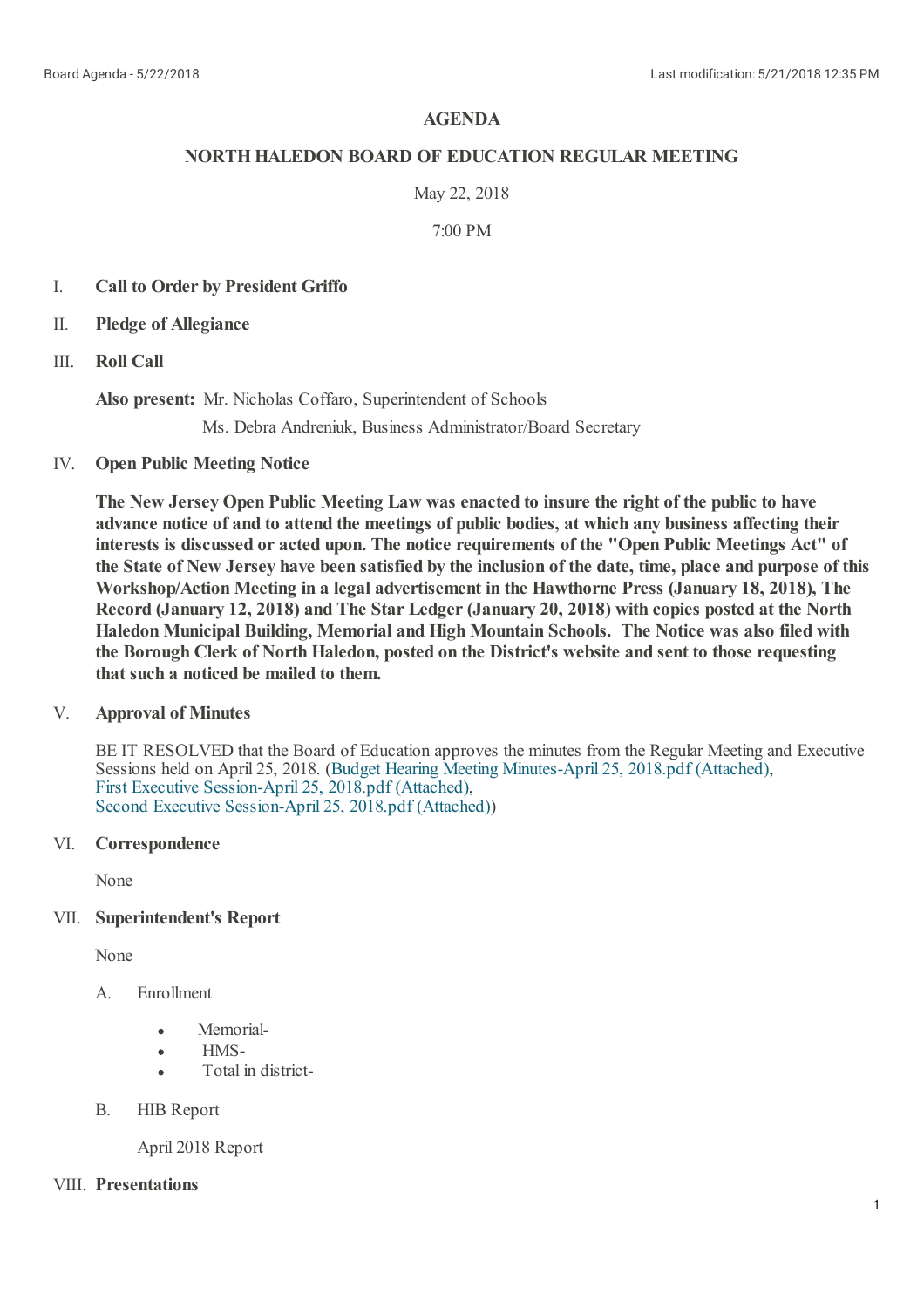## IX. **Petitions of Citizens on Agenda Items Only**

- A. Motion to Open the Floor
- B. Motion to Close the Floor

#### X. **Finance**

BE IT RESOLVED, upon the recommendation of the Superintendent, the Board of Education hereby approves motions: A) Approval of District Claims; B) Approval of Transfer of Funds for April 30, 2018; C) Acceptance of Monthly Financial Reports for April 30, 2018; D) Approval of NJSIG North Jersey Educational Insurance Fund Indemnity and Trust Agreement Renewal; *E) \*\*\* Approval of Renewal of Food Service Management Company Contract \*\*\*; F) \*\*\* Approval of Safety Grant for 2018-2019 \*\*\*; G) \*\*\* Approval of Lease Renewal with Gammon Schools \*\*\**

A. Approval of District Claims

> Resolved that upon the recommendation of the Superintendent and the Business Administrator, the Board of Education approves the attached lists of claims for April in the total amount of \$ 870,171.32 be approved for payment, as follows:

| i. General Operating Fund (Funds $10,11\&12$ ) |    | \$836,878.75 |
|------------------------------------------------|----|--------------|
| (Fund 20)                                      |    | \$15,608.62  |
| (Fund 30)                                      | S. | 0.00         |
| (Fund 40)                                      |    | \$17,683.95  |
|                                                |    |              |

(Bill List-May 2018.pdf [\(Attached\)](https://www.boardconnectnj.com/Item/DownloadAttachment/521))

B. Approval of Transfer of Funds for April 30, 2018

> Resolve that upon the recommendation of the Superintendent and the Business Administrator, the Board of Education approves the transfer of funds in accordance with the attached list of adjustments for the month of April 30, 2018. The Board also authorizes the Superintendent to make interim transfers and report them at the next Board Meeting.

(April [Transfers.pdf](https://www.boardconnectnj.com/Item/DownloadAttachment/523) (Attached))

C. Acceptance of Monthly Financial Reports for April 30, 2018

Resolve that upon the recommendation of the Superintendent and the Business Administrator, the Board of Education accepts the Board Secretary's and Treasurer's Reports for the month ending April 30, 2018 and has determined that they are in agreement;

Furthermore, resolved that, the Board of Education acknowledges receipt of the Board Secretary's certification, as noted below:

Pursuant to N.J.A.C.6A-16.10(c)3 and 4, I certify that as of April 30, 2018, no budgetary line item account has obligations and payments which in totalexceed the amount appropriated by the North Haledon School District Board of Education, pursuant to N.J.A.C. 18A 22-8 and 18A 22-8.1

Furthermore resolve that pursuant to N.J.A.C. 6A 23A-16.10(c), the Board of Education certifies that as of April 30, 2018, after the review of the Board Secretary's monthly financial report, appropriation section, and upon consultation with appropriate district officials, and to the best of our knowledge no major account fund has been over-expended in violation of N.J.A.C. 6A 23A-16.10(b), that sufficient funds are available to meet the district's financial obligations for the remainder of the school year and that in accordance P.L.2004 Ch.73, budgetary transfers cumulatively in excess of 10% that require the approval of the Commissioner of Education are listed below and the required approval by the Executive County Superintendent of Schools has been requested above.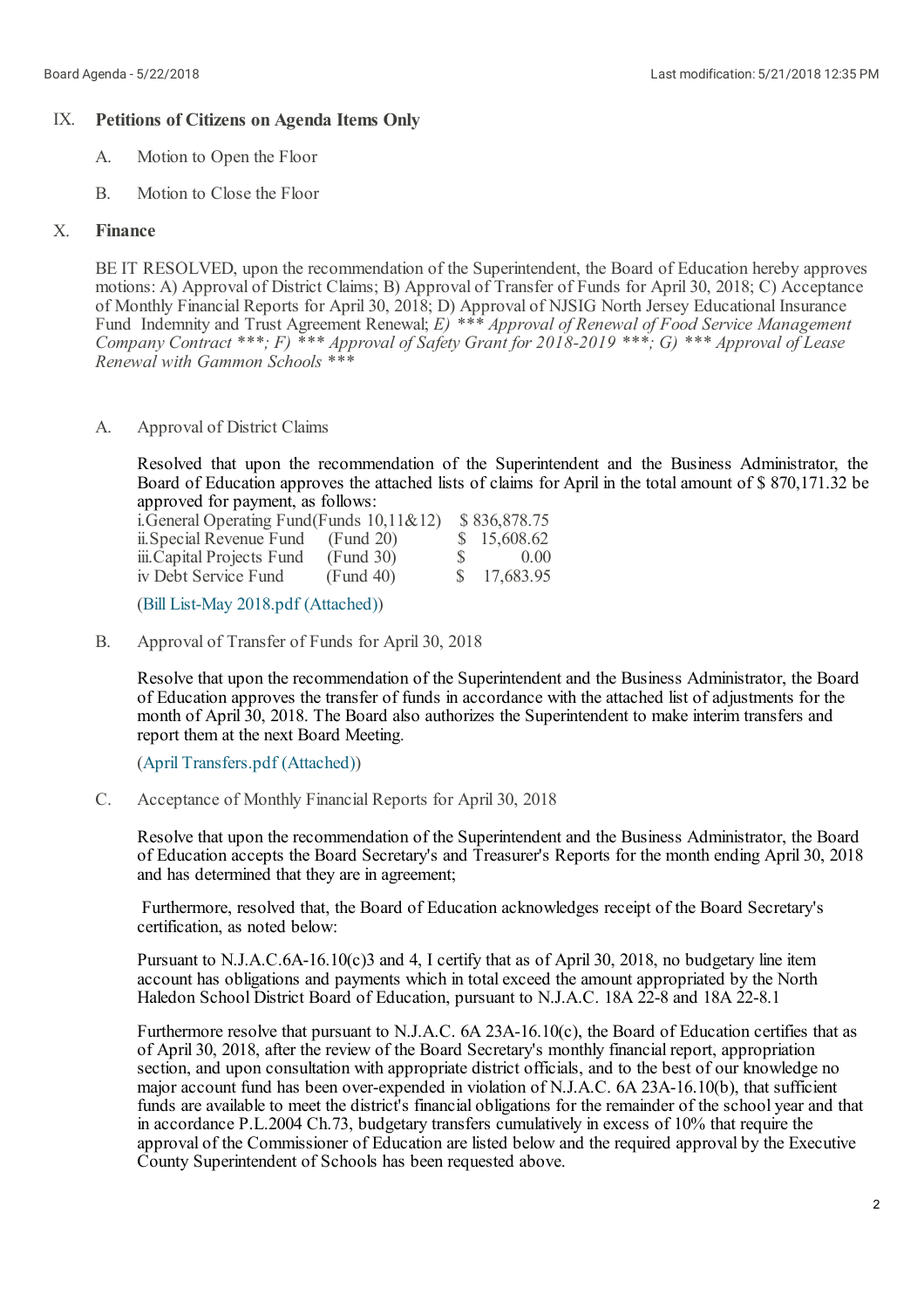(Treasurer's Report [4-30-18.pdf](https://www.boardconnectnj.com/Item/DownloadAttachment/508) (Attached), Board [Secretary's](https://www.boardconnectnj.com/Item/DownloadAttachment/509) Report April 2018.pdf (Attached))

D. Approval of NJSIG North Jersey Educational Insurance Fund Indemnity and Trust Agreement Renewal

**WHEREAS**, N.J.S.A. 18A:18B-1, et seq., enables boards of education to join with other boards of education in school board insurance trusts for the purpose of forming self-insurance pools;

**WHEREAS**, the New Jersey Schools Insurance Group ("NJSIG") is a joint insurance fund authorized by N.J.S.A. 18A:18B-1, et seq. to provide insurance coverage and risk management services for its members;

**WHEREAS**, the North Haledon Board of Education, herein after referred to as the "Educational Institution," has resolved to apply for and/or renew its membership with NJSIG;

**WHEREAS**, the Educational Institution certifies that it has not defaulted on a claim, and has not been cancelled for non-payment of insurance premium for a period of at least two (2) years prior to the date of its application to NJSIG;

**WHEREAS**, the Educational Institution desires to secure protection, services, and savings relating to insurance and self-insurance for itself and its departments and employees; and,

**WHEREAS**, the Educational Institution finds that the best and most efficient way of securing this protection and services is by cooperating with other boards of education in the State of New Jersey.

## **NOW THEREFORE, BE IT RESOLVED, THAT**:

- 1. This agreement is made by and between NJSIG and the Educational Institution;
- 2. The Educational Institution joins with other boards of education in organizing and becoming members of NJSIG pursuant to **N.J.S.A.** 18A:18B-3(a), for a period of three years, beginning on July 1, 2018, and ending July 1, 2021 at 12:01 a.m.;
- 3. In consideration of membership in NJSIG, the Educational Institution agrees that for those types of coverage in which it participates, the Educational Institution shall jointly and severally assume and discharge the liabilities of each and every member of NJSIG to such agreement arising from their participation in NJSIG. By execution hereof the full faith and credit of the Educational Institution is pledged to the punctual payment of any sums which shall become due to NJSIG in accordance with the bylaws thereof, the plan of risk management, this Agreement and any applicable statute or regulation;
- 4. The Educational Institution and NJSIG agree that NJSIG shall hold all monies paid by the Educational Institution to NJSIG as fiduciaries for the benefit of NJSIG claimants all in accordance with applicable statutes and/or regulations;
- 5. NJSIG shallestablish and maintain Trust Accounts in accordance with N.J.S.A. 18A:18B-1, et seq. and such other statutes and regulations as may be applicable;
- 6. By adoption and signing of this resolution, the Educational Institution is hereby joining NJSIG in accordance with the terms of this Indemnity and Trust Agreement and Resolution to Join / Renew Membership, effective the date indicated below, for the types of insurance as indicated in the Insurance Binder issued by NJSIG;
- 7. The Educational Institution hereby ratifies and affirms the bylaws and other organizationaland operational documents of NJSIG, and as from time to time amended by NJSIG and/or the State of New Jersey, Department of Banking and Insurance, in accordance with the applicable statutes and regulations as if each and every one of said documents were re-executed contemporaneously herewith;
- 8. The Educational Institution agrees to be a participating member of NJSIG for the period herein provided for and to comply with all of the rules and regulations and obligations associated with said membership, including, but not limited to the NJSIG's Plan of Risk Management;
- 9. The Educational Institution under its obligations as a member of NJSIG agrees to allow for safety inspections of its properties, to pay contributions in a timely fashion and to comply with the bylaws and standards of participation of NJSIG including the plan of risk management;
- 10.If NJSIG, in the enforcement of any part of this Agreement, shall incur necessary expense or become obligated to pay attorney's fees and/or court costs, the Educational Institution agrees to reimburse NJSIG for all such reasonable expenses, fees and costs on demand;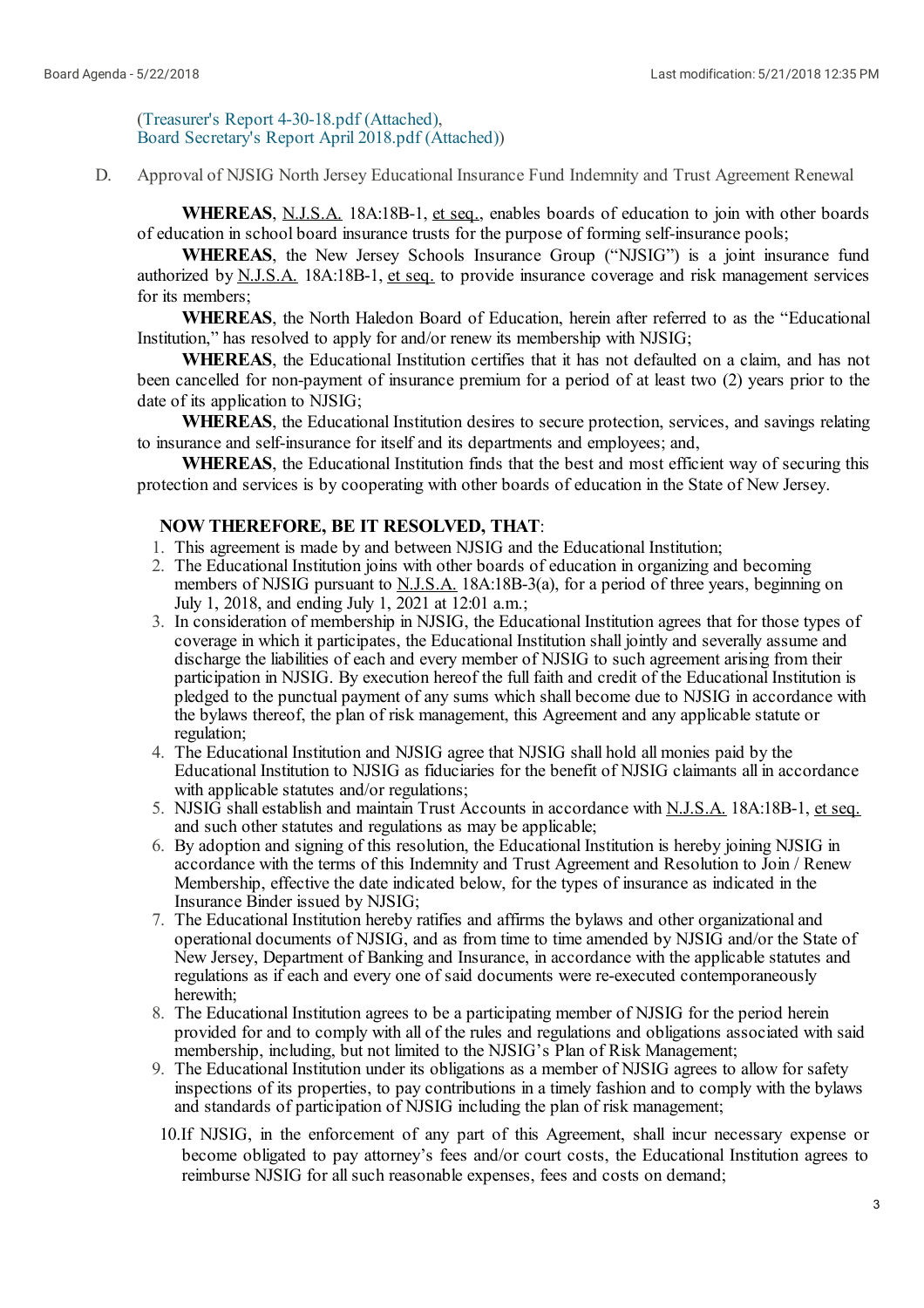- 11.The Business Administrator is hereby authorized in accordance with the Public School Contracts Law, N.J.S.A. 18A:18A-1, et seq., to execute such contracts and documentation with NJSIG as is necessary to effectuate this resolution; and,
- 12.The Business Administrator is directed to send a certified copy of this Indemnity and Trust Agreement and Resolution to Renew Membership to NJSIG.
- E. \*\*\* Approval of Renewal of Food Service Management Company Contract \*\*\*

Be it resolved that the Board of Education of North Haledon upon the recommendation of the Business Administrator approves the renewal of the Food Service Management Company base contract with Maschio's Food Service, Inc. for the 2018-2019 School Year as follows:

- The Annual Management Fee for the 2018-2019 School Year is \$8,141.00, per Article 1B.1 for the
- Contract Addendum.<br>• Maschio's Food Service, Inc. guarantees a return to the North Haledon Board of Education in the amount of \$15,000.00, per Article 1B.2 and 3 for the Contract Addendum.

It is further approved, that the student paid meal price for 2018-2019 school year be established as \$2.90 in accordance with the requirements of the "Weighted Average Price Requirement" established by the National School Lunch Program, the student reduced lunch price is \$0.40, and the adult lunch price at \$ 3.40.

F. \*\*\* Approval of Safety Grant for 2018-2019 \*\*\*

> Resolve that upon the recommendation of the Superintendent and the Business Administrator, the Board of Education accepts the 2018-2019 Safety Grant in the amount of \$ 4,041.70 from the New Jersey School Boards Insurance Group for the improvement of the district security systems.

G. \*\*\* Approval of Lease Renewal with Grammon Schools \*\*\*

Resolve that upon the recommendation of the Superintendent and the Business Administrator the Board of Education approves the lease renewal with Gramon Schools for lease of classroom and provision of ancillary services for New Beginnings Annex IV program as outlined in the attached contract in the amount of \$25,000. (NB Annex IV Lease [2018-2019.pdf](https://www.boardconnectnj.com/Item/DownloadAttachment/526) (Attached))

#### XI. **Personnel**

BE IT RESOLVED, upon the recommendation of the Superintendent, the Board of Education hereby approves motions: A) Approval of Substitute List; B) Approval of Medical Leave; C) Acceptance of Retirement; D) Acceptance of Resignation; E) Amendment of Maternity Leave; F) Approval of Termination; G) Approval of Enrollment of Child of Non-Resident Staff; *H) \*\*\* Acceptance of Resignation \*\*\*; I) \*\*\* Approval of Full-Time Instructional Aide \*\*\*; J) \*\*\* Approval of Graduate Level Coursework \*\*\*; K) \*\*\* Appointment of New Hires \*\*\*; L) \*\*\* Approval of Homework Club Staf \*\*\*; M) \*\*\* Appointment of Musteba Toska to 12 month Maintenance Worker Position \*\*\**

A. Approval of Substitute List

> Resolve that upon the recommendation of the Superintendent, the Board of Education approves the attached list of substitutes for the 2017-2018 School Year. (Substitute List - May 2018.pdf [\(Attached\)](https://www.boardconnectnj.com/Item/DownloadAttachment/524))

B. Approval of Medical Leave

> Resolve that upon the recommendation of the Superintendent, the Board of Education approves the medical leave of Joshua Schneider effective April 27, 2018 through May 17, 2018 due to a serious health condition. This leave shall be with pay and with a continuation of medical benefits, utilizing 15.5 sick days. (Medical Letter - [Schneider.pdf](https://www.boardconnectnj.com/Item/DownloadAttachment/530) (Attached))

C. Acceptance of Retirement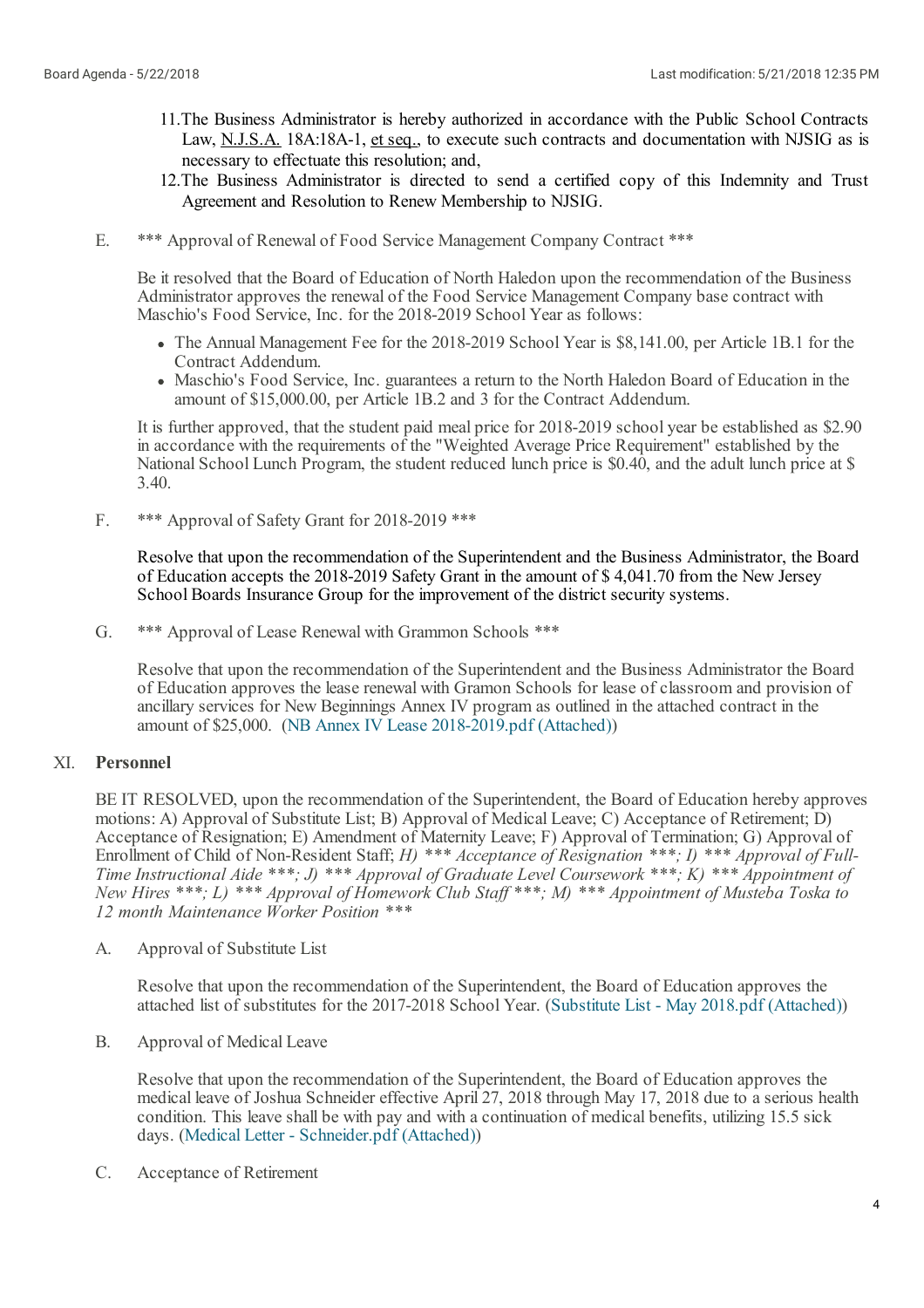Resolve that upon the recommendation of the Superintendent, the Board of Education accepts the retirement of Joshua Schneider effective June 1, 2018. (Retirement - [Schneider.pdf](https://www.boardconnectnj.com/Item/DownloadAttachment/531) (Attached))

D. Acceptance of Resignation

> Resolve that upon the recommendation of the Superintendent, the Board of Education accepts the resignation of Janice Galiano effective June 30, 2018. (Resignation Letter - [Galiano.pdf](https://www.boardconnectnj.com/Item/DownloadAttachment/532) (Attached))

E. Amendment of Maternity Leave

> Resolve that upon the recommendation of the Superintendent, the Board of Education amends maternity leave for Kristina Meyers ("Meyers"). Meyers will be granted a paid leave of absence using accumulated sick time from April 11, 2018 through and including May 10, 2018, in connection with the birth date of her child on April 26, 2018. During this period, Meyers will use 21.5 accumulated sick days.

Be it further resolved at the end of her presumptive period of disability, Meyers shall be granted a childrearing leave of absence under the Family Medical Leave Act and NJ Family Leave Act which shallextend from May 10, 2018 through October 24, 2018. This leave shall be provided without pay.

Be it further resolved that Meyer's anticipated return to work day shall be October 25, 2018.

F. Approval of Termination

> Resolve that upon the recommendation of the Superintendent, the Board of Education approves the termination of part-time non-instructionalaide, Rosa Nativo effective April 26, 2018.

G. Approval of Enrollment of Child of Non-Resident Staff

Resolve that upon the recommendation of the Superintendent, the Board of Education approves the enrollment of a non-resident child of staff member, Mr. Ron Pokryska, into Kindergarten for the 2018- 2019 School Year.

H. \*\*\* Acceptance of Resignation \*\*\*

> Resolve that upon the recommendation of the Superintendent, the Board of Education accepts the resignation of Juan Cazorla effective May 11, 2018. [\(Resignation](https://www.boardconnectnj.com/Item/DownloadAttachment/533) Letter - Cazorla.pdf (Attached))

I. \*\*\* Approval of Full-Time Instructional Aide \*\*\*

> Resolve that upon the recommendation of the Superintendent, the Board of Education retroactively approves the appointment of Mr. Michael Ring as a Full-Time Instructional Aide at a rate of \$16.81 per hour. Pending favorable outcome of criminal history check, Mr. Ring will start on or about May 9, 2018 for the 2017-2018 School Year.

J. \*\*\* Approval of Graduate Level Coursework \*\*\*

> Resolve that upon the recommendation of the Superintendent, the Board approves Graduate Level Coursework in accordance with the terms of their negotiated agreements as follows:

| <b>Name</b>  | Course                                                        | <b>School</b>                     | <b>Credits</b> | <b>Term</b>    |
|--------------|---------------------------------------------------------------|-----------------------------------|----------------|----------------|
| Corrie Bouma | Administrators as Change<br>Agents & Instructional<br>Leaders | Ramapo<br>University              | Credits        | Summer<br>2018 |
| Laura Coscia | Diversity in Children's<br>Literacy                           | William<br>Paterson<br>University | Credits        | Summer<br>2018 |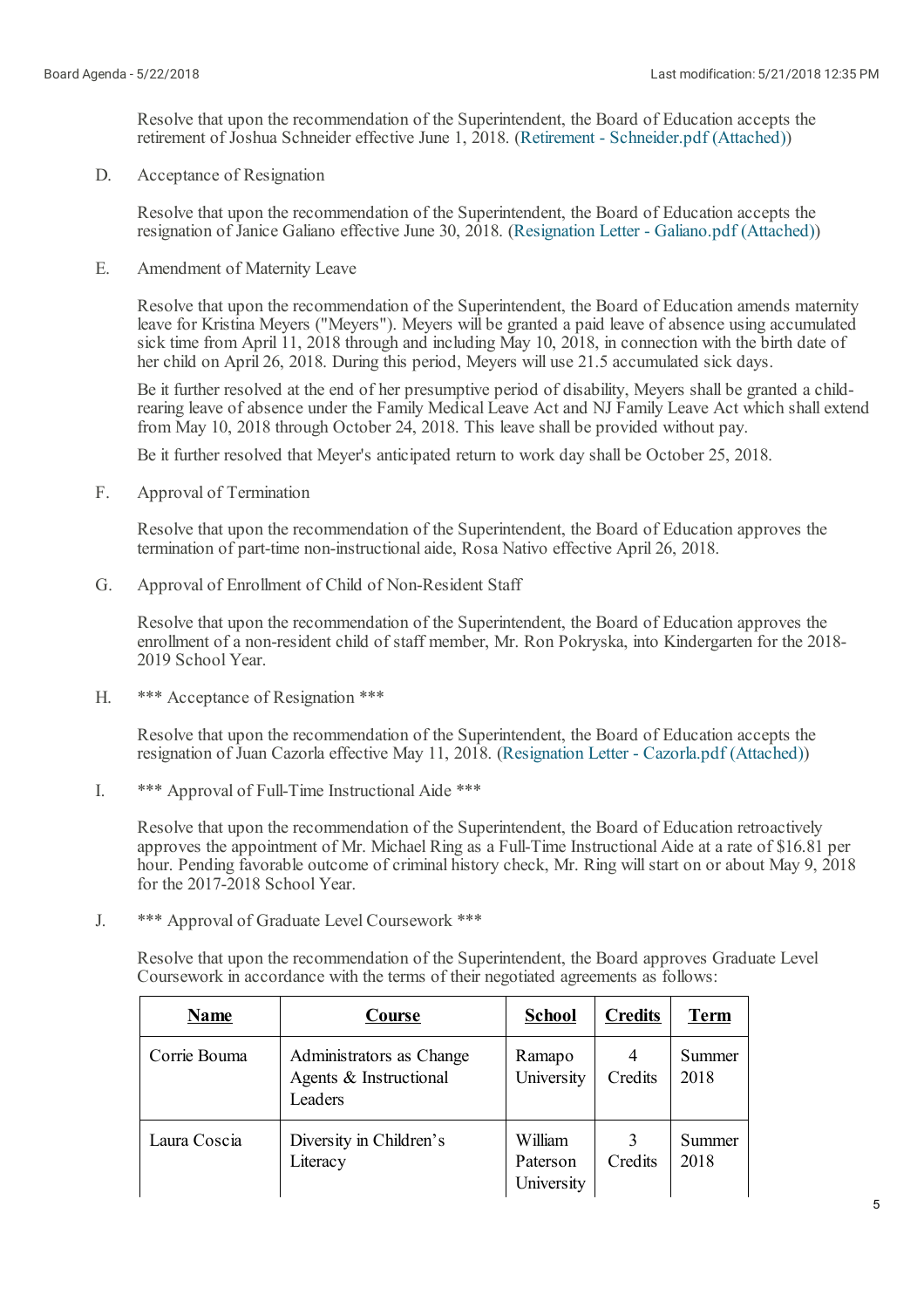#### K. \*\*\* Appointment of New Tenured Track Staff \*\*\*

Resolve that upon the recommendation of the Superintendent, the Board of Education approves the appointment of the following new tenured track staff for the 2018-2019 School Year:

| <b>Name</b>      | <b>Position</b>                    | <b>Step</b> | <b>Salary</b> |
|------------------|------------------------------------|-------------|---------------|
| Elise Frommer    | <b>Elementary Teacher</b>          | BA-         | \$51,379      |
| Nicole Margiotta | Middle School Math/Science Teacher | BA-         | \$51,379      |

L. \*\*\* Approval of Homework Club Staff \*\*\*

> Resolve that upon the recommendation of the Superintendent, the Board of Education retroactively approves teacher Nicole Margiotta as a Homework Club advisor with a pro-rated stipend for the 2017- 2018 school year.

M. \*\*\* Appointment of Musteba Toska to 12 month Maintenance Worker Position \*\*\*

Resolve that upon the recommendation of the Superintendent, the Board of Education approves the contract with Musteba Toska as 12 month maintenance worker for the 2018-2019 school year at an annual base salary of \$50,500.00.

### XII. **Policy**

# XIII. **Facilities & Services**

BE IT RESOLVED, upon the recommendation of the Superintendent, the Board hereby approves motion: A) Approval of District Facilities Use; *B) \*\*\* Approval of Travel, Conferences, Workshops & Related Expenses* \*\*\*; C) \*\*\* Approval of Interlocal Agreement with Glen Rock \*\*\*; D) \*\*\* Approval of HVAC Repairs by *In-Line Air Conditioning Co. Inc. \*\*\*; E) \*\*\* Approval of New Wave Environmental Services \*\*\*; F) \*\*\* Approval of Contracts with NJ Outreach/KDDS TOO, Inc. for ABA and Program Coordination Services \*\*\**

A. Approval of District Facilities Use

> Resolve that upon the recommendation of the Superintendent, the Board of Education hereby approves the following use of district facilities subject to non-conflicting events.

| <b>Organization</b>     | Day     | <b>Times</b>                  | Location                       | <b>Purpose</b>                                            |
|-------------------------|---------|-------------------------------|--------------------------------|-----------------------------------------------------------|
| B&G Club of             | 6/6/18  | $6:00-$                       | $HMS -$                        | <b>STEM Program</b>                                       |
| Hawthorne               |         | 7:30 <sub>pm</sub>            | Cafeteria                      | $K-4th$ Gr.                                               |
| B&G Club of             | 6/7/18  | $6:00-$                       | $HMS -$                        | <b>STEM Program</b>                                       |
| Hawthorne               |         | 7:30 <sub>pm</sub>            | Cafeteria                      | $5-8th$ Gr.                                               |
| Borough of<br><b>NH</b> | 6/25/18 | $6:30-$<br>9:00 <sub>pm</sub> | HMS - Multi<br>Purpose<br>Room | Discussion of<br>installation of<br>roadway<br>roundabout |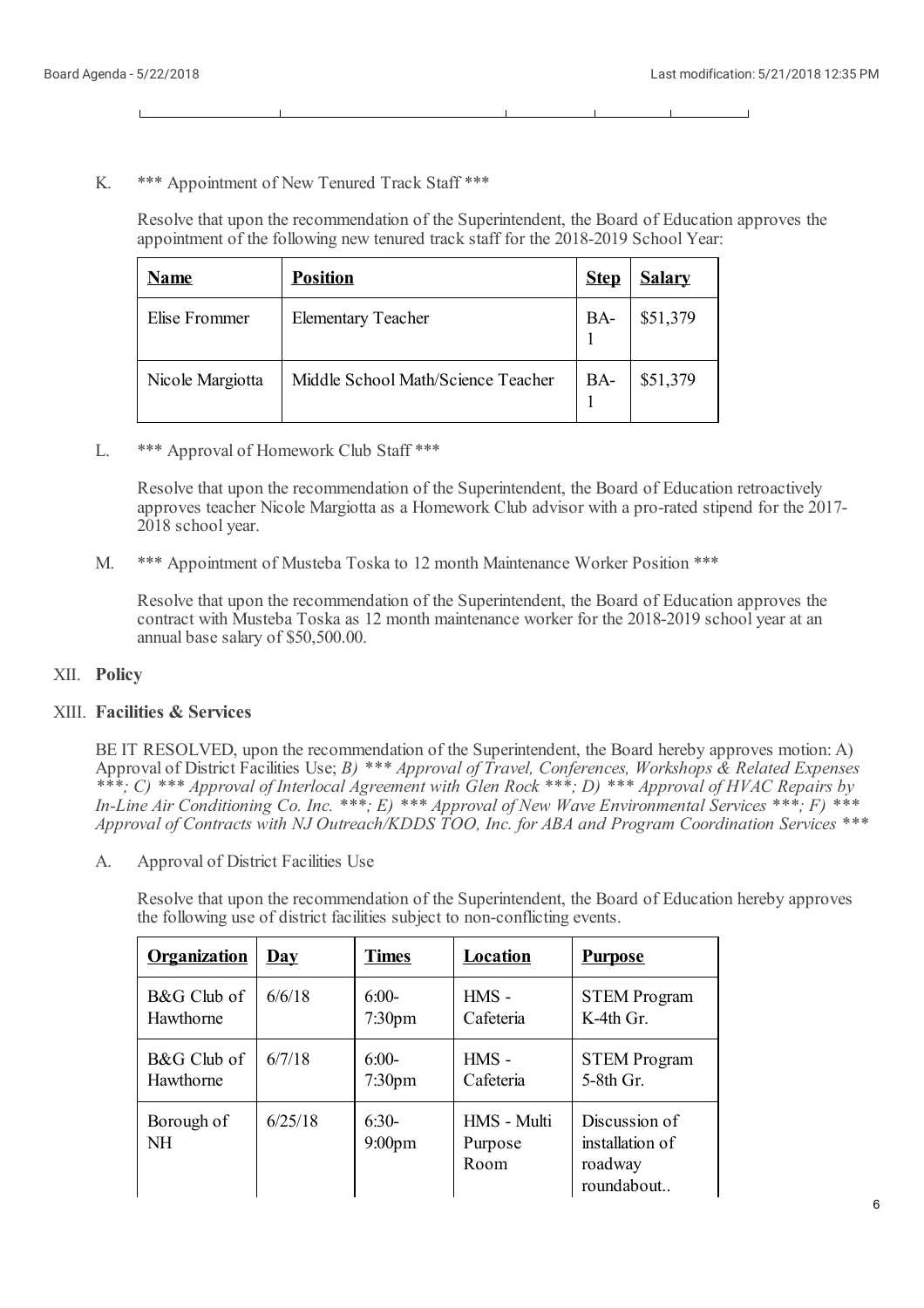$\overline{\phantom{0}}$ 

B. \*\*\* Approval of Travel, Conferences, Workshops & Related Expenses \*\*\*

Resolve that upon the recommendation of the Superintendent, the Board of Education approves reimbursement and expenses previously approved by the Superintendent for the following staff development, training, workshops, conferences and/or seminars as they are directly related to and within the scope of the participant's duties and are critical to the instructional needs and/or efficient operation of the district. The travel expenses are justified and within the guidelines established by the New Jersey Department of Education accountability regulations.

| <b>Date</b> | <b>Participants</b> | <b>Workshop</b>                                                              | <b>Location</b>   | <b>Fee</b> | <b>Sub</b><br><b>Needed</b> | <b>Other</b><br><b>Costs</b> |
|-------------|---------------------|------------------------------------------------------------------------------|-------------------|------------|-----------------------------|------------------------------|
| 5/11/18     | Debra<br>Andrenuik  | <b>NJEIF</b><br><b>Training Day</b><br>Seminar                               | Hackensack,<br>NJ | \$0        | N <sub>o</sub>              | Mileage<br>& Tolls           |
| 6/19/18     | Debra<br>Andrenuik  | FY 2019<br><b>ESEA</b><br>Consolidated<br>Formula<br>Subgrant<br>Application | Haskell, NJ       | \$0        | N <sub>o</sub>              | Mileage<br>& Tolls           |
| 6/19/18     | Antonella<br>Lind   | FY 2019<br><b>ESEA</b><br>Consolidated<br>Formula<br>Subgrant<br>Application | Haskell, NJ       | \$0        | N <sub>o</sub>              | Mileage<br>& Tolls           |
| 5/14/18     | Antonella<br>Lind   | Special<br>Education<br>Symposium                                            | Howell, NJ        | \$49.00    | N <sub>0</sub>              | Mileage<br>& Tolls           |

#### C. \*\*\* Approval of Interlocal Agreement with Glen Rock \*\*\*

**WHEREAS**, the Uniform Shared Services and Consolidation Act, N.J.S.A. 40A:65-1 et seq., authorizes local school districts to enter into contracts with each other to subcontract any service which the parties to an agreement are empowered to render within their own jurisdictions; and

**WHEREAS**, the North Haledon Board of Education ("the North Haledon Board") and the Glen Rock Board of Education ("the Glen Rock Board") are both duly authorized to provide custodial services for their respective school districts; and

**WHEREAS**, the Glen Rock Board has subcontracted its custodial services to Aramark Management Services, L.P. ("Aramark") to provide custodial services to the Glen Rock School District; and

**WHEREAS**, the North Haledon Board and the Glen Rock Board are of the opinion that such custodial services can be more efficiently and economically provided through a joint agreement for the sharing of such services; and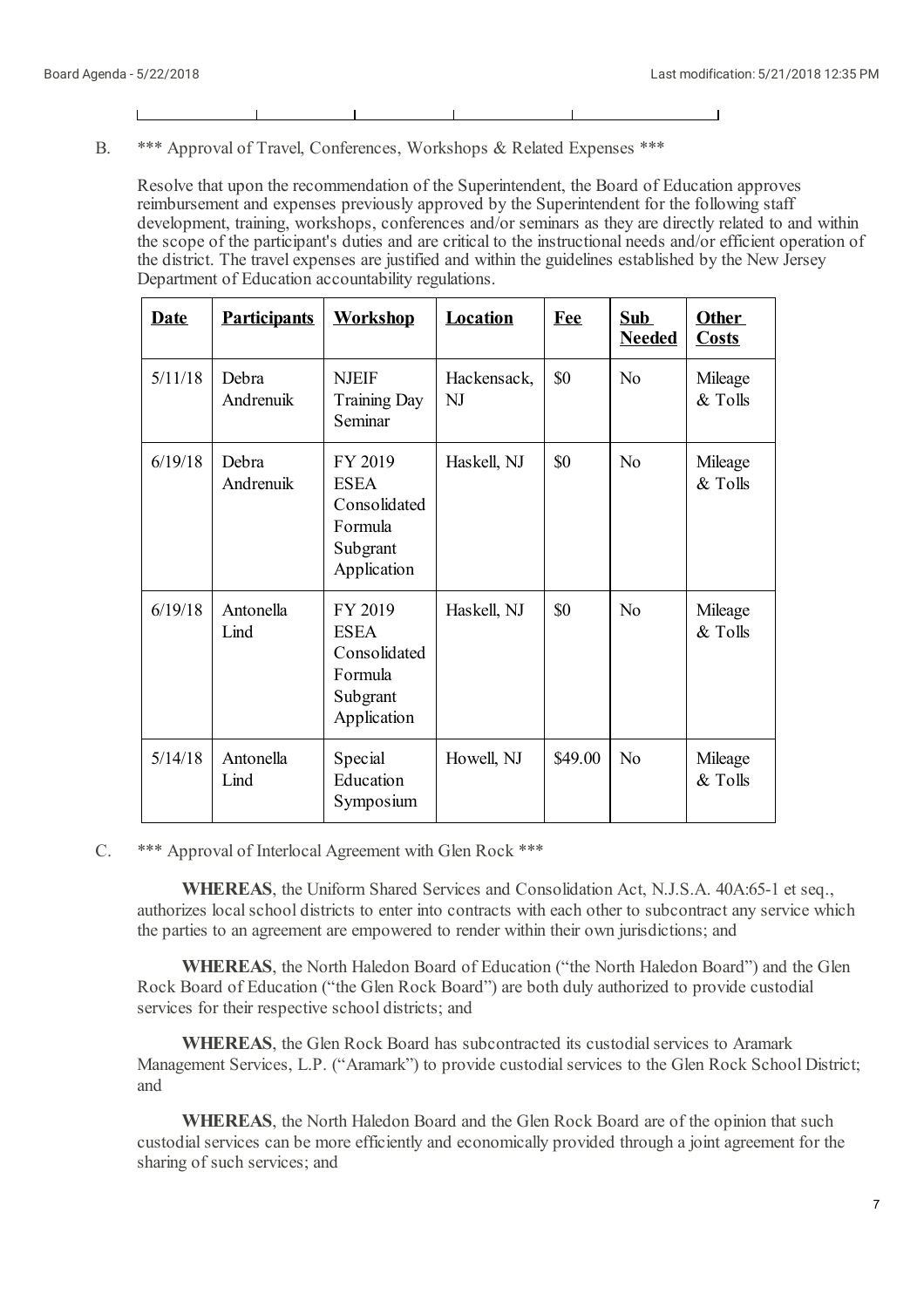**WHEREAS**, the parties are desirous of entering into a shared services agreement which would authorize the North Haledon Board to share the services of the Glen Rock Board's custodians with the Glen Rock Board to provide custodial services to the North Haledon Board of Education.

## **NOW THEREFORE, BE IT RESOLVED** as follows:

- 1. The North Haledon Board agrees to enter into a Shared Services Agreement with the Glen Rock Board, which willauthorize the North Haledon Board to share the services of the Glen Rock Board's custodians, which are subcontracted through Aramark, in order to provide custodial services to the North Haledon School District at a cost not to exceed \$308,116.85 for the 2018- 2019 school year. This Agreement is annexed hereto and made a part hereof.
- 2. The authorization to enter into this Shared Services Agreement is specifically conditioned upon the Glen Rock Board's approval of said Agreement.
- 3. The North Haledon Board directs the Board President and the Board Business Administrator/Secretary to execute any necessary documents to complete the execution of this Shared Services Agreement.

### (SSA with North Haledon - [revised.pdf](https://www.boardconnectnj.com/Item/DownloadAttachment/534) (Attached))

D. \*\*\* Approval of HVAC Repairs by In-Line Air Conditioning Co. Inc. \*\*\*

Resolve that upon the recommendation of the Superintendent and the Business Administrator, the Board of Education hereby approves the attached proposals from In-Line Air Conditioning Company Inc. for HVAC repairs in the amount of \$9,178.09. (In-Line HVAC [proposals.pdf](https://www.boardconnectnj.com/Item/DownloadAttachment/513) (Attached))

E. \*\*\* Approval of New Wave Environmental Services \*\*\*

Resolve that upon the recommendation of the Superintendent, the Board of Education approves the services of New Wave Environmental for Mandated Safety Services & Professional Environmental Oversight for July 1, 2017 through June 30, 2018 in the amount of \$2,250.00.

F. \*\*\* Approval of Contracts with NJ Outreach/KDDS TOO, Inc. for ABA & Program Coordination Services \*\*\*

Resolve that upon the recommendation of the Superintendent, the Board of Education retroactively approves contracts with NJ Outreach/KDDS TOO, Inc. for ABA Services and Program Coordination Services for Student ID# 24063, for 7.5 hours per week of ABA Services at \$90.00 per 60 minute session and for one (1) hour per week of Program Coordination Services at \$125.00 per 60 minute session. Services willextend from May 16, 2018 through June 30, 2018. (NJ Outreach Contract - ABA [#24063.pdf](https://www.boardconnectnj.com/Item/DownloadAttachment/518) (Attached),

NJ Outreach Contract - Pgm [Coordination](https://www.boardconnectnj.com/Item/DownloadAttachment/519) #24063.pdf (Attached))

# XIV. **Curriculum**

BE IT RESOLVED, upon the recommendation of the Superintendent, the Board hereby approves motion: A) Approval of Field Trip

A. Approval of Field Trip

> Resolve that upon the recommendation of the Superintendent, the Board of Education approves the following field trip as noted below:

| Grade   | Location                       | Fee               |
|---------|--------------------------------|-------------------|
| Grade 6 | Buehler Challenger and Science | \$32.00 collected |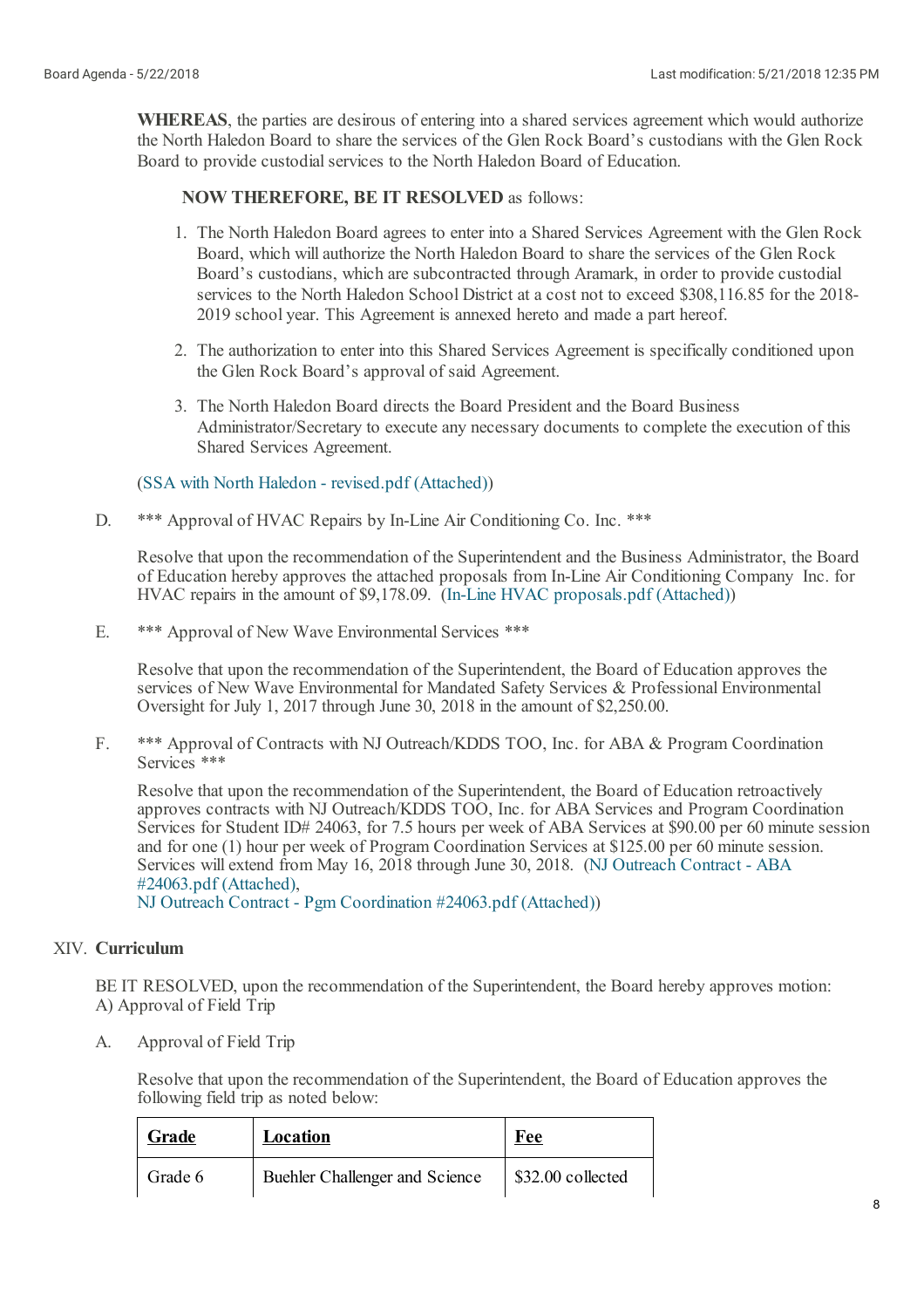| Center, Paramus, New Jersey | per student |
|-----------------------------|-------------|
|-----------------------------|-------------|

# XV. **Petition of Citizens**

Members of the public may speak once for a maximum period of three minutes by the clock during this portion of the meeting. The public may speak on any topic during their five minutes. If a member of the public raises a question, all questions should be directed to the Board President. Depending on the nature and complexity of the question, it may or may not be answered during the meeting and, if so, only after the member of the public has completed their comments or reached their allotted time. We also recognize that everyone has the freedom to speak but advise you that anything said in public may have legal ramifications. There is no protection regarding statements made by the public. Please state your name, address, and if applicable, group affiliation and sign in before you begin.

- A. Motion to Open the Floor
- B. Motion to Close the Floor

# XVI. **Old Business**

None

## XVII.**New Business**

| <b>XVIIIFuture Meeting and Important Dates</b> |  |
|------------------------------------------------|--|
|------------------------------------------------|--|

| June 13, 2018   | <b>Workshop Meeting</b> | $7:00$ pm          |
|-----------------|-------------------------|--------------------|
| June 27, 2018   | <b>Regular Meeting</b>  | $7:00$ pm          |
| July 18, 2018   | <b>Regular Meeting</b>  | 7:00 <sub>pm</sub> |
| August 15, 2018 | <b>Regular Meeting</b>  | 7:00 <sub>pm</sub> |

# XIX. **Executive Session**

WHEREAS C231, P.L. 1975, also known as the Open Public Meetings Act, authorizes a public body to meet in executive or private sessions under certain, limited circumstances; and

WHEREAS, said law requires the Board to adopt a resolution at a public meeting before it can meet in such as executive or private session;

# THEREFORE, BE IT RESOLVED BY THE NORTH HALEDON BOARD OF EDUCATION that:

1) The Board has determined that it is necessary to meet in Executive Session on May 22, 2018 at p.m. to discuss:

- 1. matters considered confidential by federal law, state statue or court rule;
- 2. matters which would impair the receipt of federal funds;
- 3. matters which constitutes an unwarranted invasion of individual privacy;
- 4. matters related to collective bargaining agreements;
- 5. matters involving the purchase, lease or acquisition of real property;
- 6. matters involving the setting of bank rates or investment of public funds where